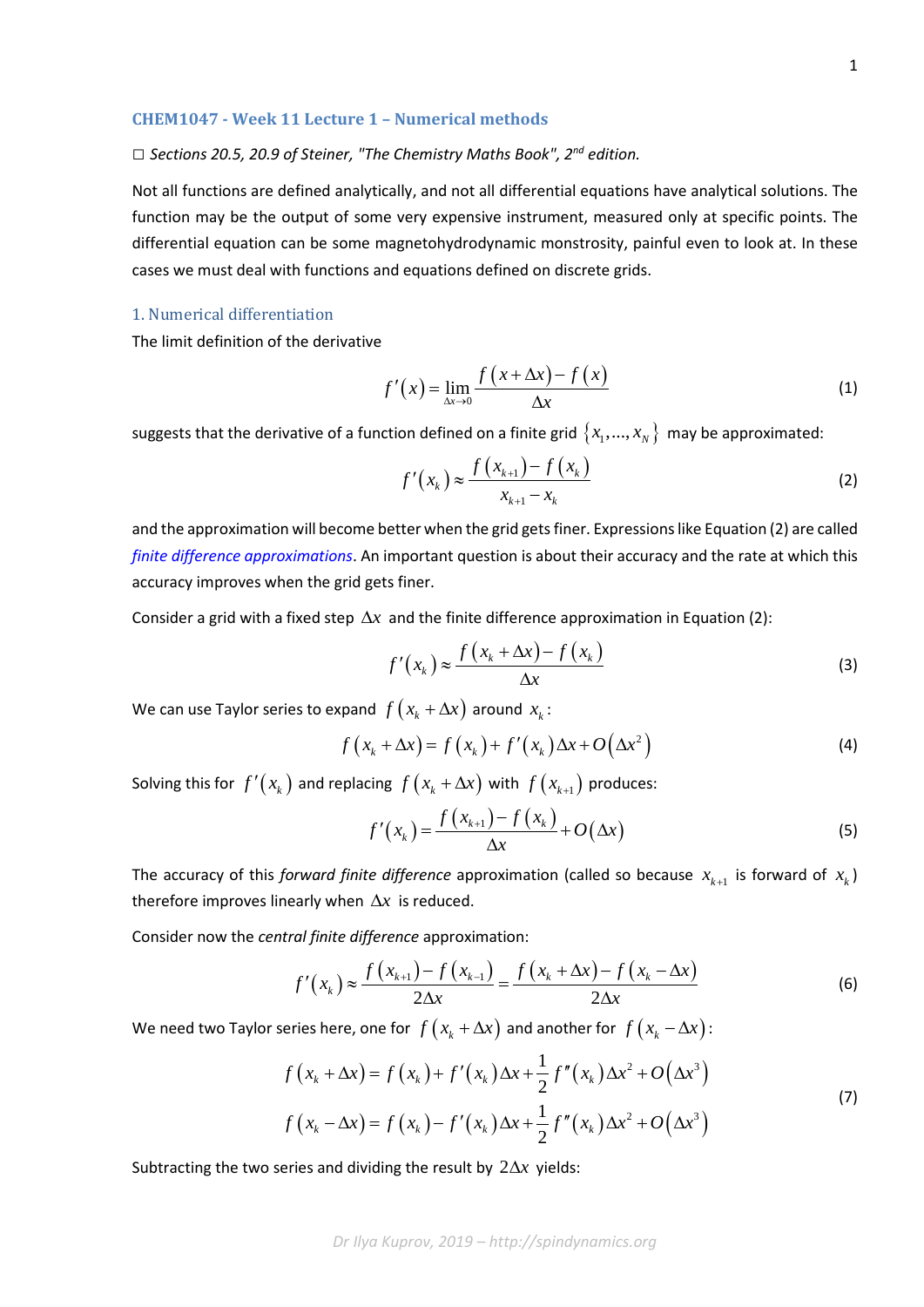$$
\mathbf{2}^{\prime}
$$

$$
f'(x_k) = \frac{f(x_{k+1}) - f(x_{k-1})}{2\Delta x} + O(\Delta x^2)
$$
 (8)

This approximation to the derivative is superior to Equation (5) because its accuracy improves quadratically when the grid point spacing  $\Delta x$  is reduced.

Even higher accuracy methods exist. In practical calculations, it is important to make sure that the function is free of noise because noise makes numerical differentiation unstable.

## 2. Numerical methods for solving ODEs

Finite difference derivative expressions suggest a numerical method for solving differential equations. Consider a first-order ODE of the following general form:

$$
\frac{d}{dt}f\left(t\right) = g\left[f\left(t\right),t\right]
$$
\n(9)

where *g* is a well-behaved function. Setting up a finite grid of time points  $\{t_k\}$ , setting  $f_k = f(t_k)$ , and replacing the derivative on the left hand side with a finite difference approximation yields:

$$
\frac{f_{k+1} - f_k}{\Delta t} \approx g\left(f_k, t_k\right) \qquad \text{or} \qquad \frac{f_{k+1} - f_k}{\Delta t} \approx g\left(f_{k+1}, t_{k+1}\right) \tag{10}
$$

in which the left expression uses the value of  $g[f(t), t]$  at the time point  $t_k$ , and the right expression uses  $g(f_{k+1}, t_{k+1})$ . In the limit of  $\Delta t \to 0$  these expressions are the same and identical to Equation (9). The left expression yields a simple formula for the sequence  $\{f_k\}$ :

$$
f_{k+1} \approx f_k + g\left(f_k, t_k\right) \Delta t \tag{11}
$$

If the initial condition  $f_0$  is known, this formula permits the calculation of the entire sequence  ${f_k}$  – the solution to the differential equation would be obtained numerically. The formula on the right side of Equation (10) also defines  $\{f_k\}$ , but an algebraic equation must be solved for  $f_{k+1}$  at every time step:

$$
f_{k+1} \approx f_k + g\left(f_{k+1}, t_{k+1}\right) \Delta t \tag{12}
$$

When these expressions are used to solve ODEs, Equation (11) is called *explicit [Euler method](https://en.wikipedia.org/wiki/Euler_method)* and Equation (12) is called *implicit Euler method*. Both are approximate, but the error may be made as small as necessary by making ∆*t* smaller. The implicit method usually works better.

An accuracy analysis may be performed by looking at the Taylor expansion of  $f(t_k + \Delta t)$  around  $t_k$ :

$$
f(t_k + \Delta t) = f(t_k) + f'(t_k) \Delta t + O(\Delta t^2)
$$
\n(13)

If we substitute the differential equation in the place of the derivative, and substitute the definition  $f(t_k + \Delta t) = f_{k+1}$  on the left hand side, we obtain a more informative version of Equation (11):

$$
f_{k+1} = f_k + g\left(f_k, t_k\right) \Delta t + O\left(\Delta t^2\right) \tag{14}
$$

where the remainder now tells us that the error depends quadratically on the time step ∆*t* . More sophisticated and accurate methods exist with errors of  $O(\Delta t^3)$  or better.

**Example:** the differential equation describing the current in an electrical oscillator is

$$
\frac{d^2}{dt^2}I(t) + \frac{R}{L}\frac{d}{dt}I(t) + \frac{1}{LC}I(t) = 0
$$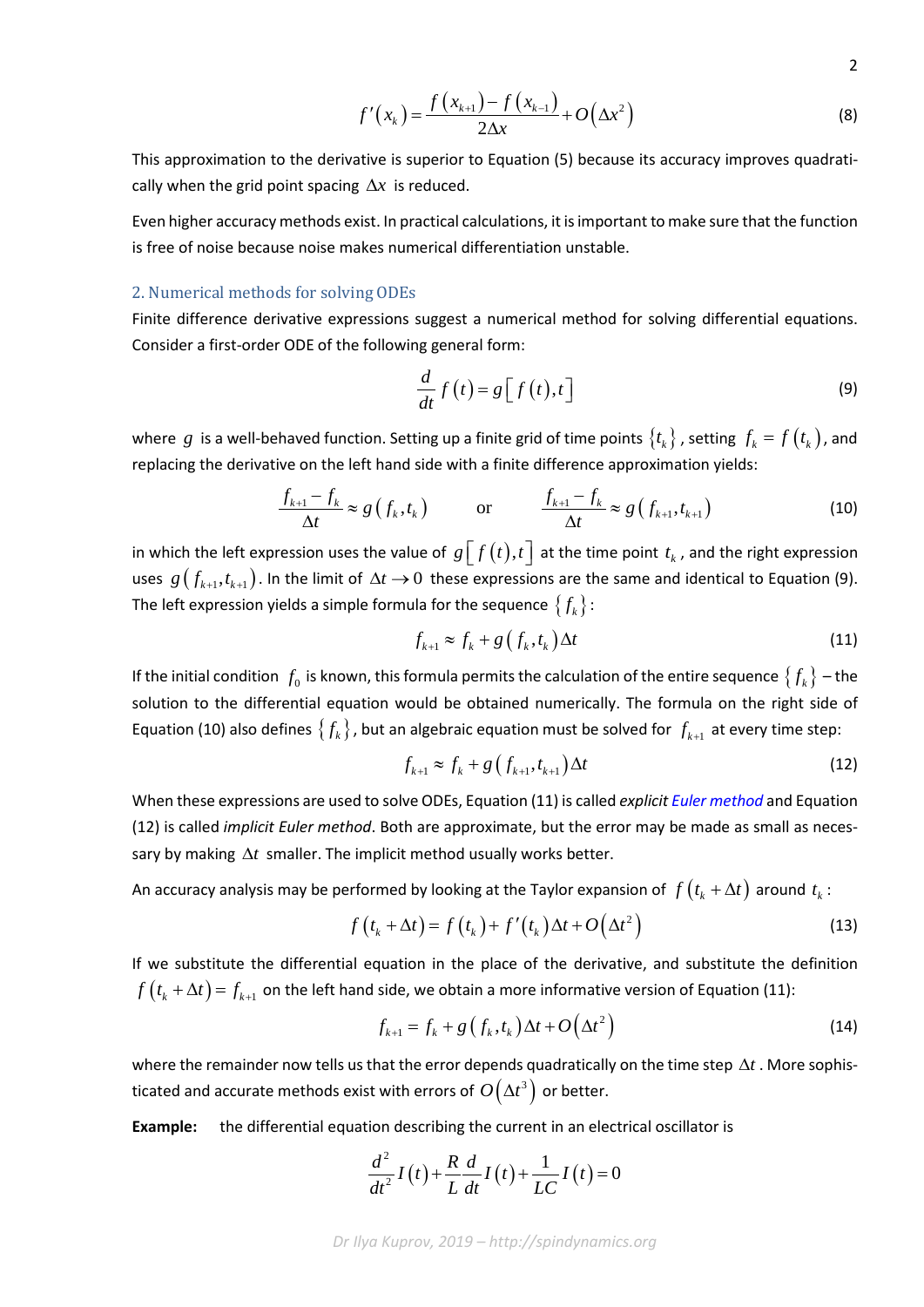where *R* is the overall resistance of the circuit, *L* is inductance of the coil, and *C* is the capacitance of the capacitor. After assuming a discrete time grid with a step *h* and replacing all derivatives with central finite difference approximations, we obtain:

$$
\frac{I(t_{k+1})-2I(t_k)+I(t_{k-1})}{h^2}+\frac{R}{L}\frac{I(t_{k+1})-I(t_{k-1})}{h}+\frac{1}{LC}I(t_k)=0
$$

This is easily solved for  $I(t_{k+1})$  with the result that a recursively defined sequence is obtained for the next value of  $I(t)$  being a function of the previous values.



*Figure 1. Euler method solutions for a differential equation describing an electrical oscillator. The numerical instability of the explicit Euler method makes the solution accurate only up to about 25 ms.*

The implicit version of the same algorithm is in practice more accurate (Figure 1).

## 3. Numerical integration

A way of integrating functions on finite grids is suggested by the definition of Riemann integral:

$$
\int_{a}^{b} f(x) dx \approx \sum_{k=0}^{N-1} f(x_k) \Delta x
$$
\n(15)

The geometric meaning of this formula is illustrated in Figure  $2 - it$  is an approximation to the area under the graph. The finer the grid, the more accurate the answer; a formal analysis of the Taylor series similar to the one we used for the derivatives yields the following accuracy estimate:

$$
\int_{a}^{b} f\left(x\right) dx = \sum_{k=0}^{N-1} f\left(x_k\right) \Delta x + O\left[\Delta x\right]
$$
\n(16)